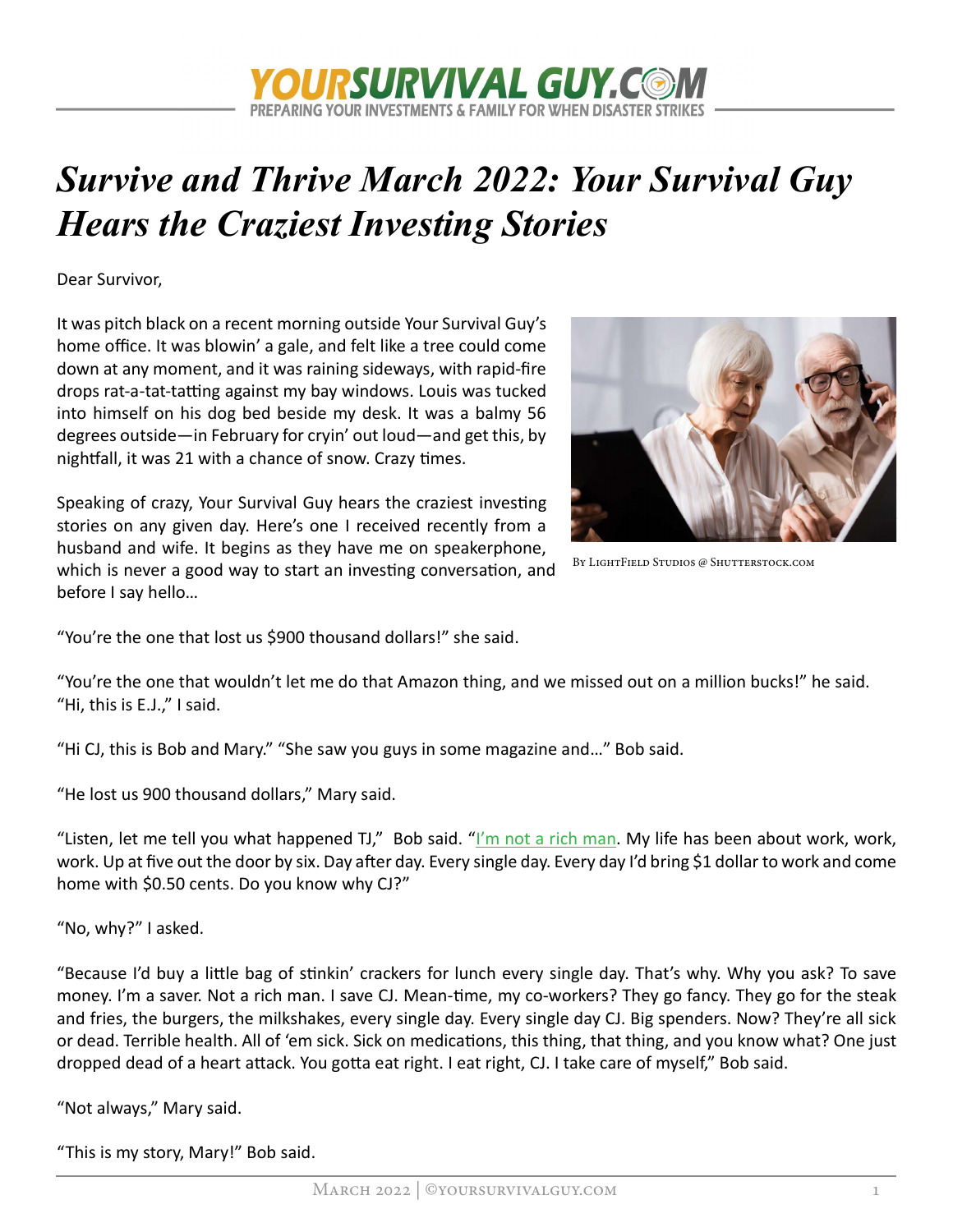"Sorry CJ, where was I?"

"Crackers for lunch." I said.

"Right. So I'm cheap as hell (Mary agrees), and over a lifetime of work, I saved a couple million bucks. We're comfortable, CJ. Not fancy. Comfortable. Anyways, I get into this stock options trading, and I'm doing real good, real good, trading the VIX and then boom! Out of nowhere, [like a bolt of lightning I](https://www.yoursurvivalguy.com/personal-security/prepping/your-survival-guy-simple-prepping-for-winter-storms/)'m down 900 thousand dollars. Out of nowhere, CJ. Down almost a million bucks. Now, [CJ, I'm not a rich man."](https://www.yoursurvivalguy.com/financial-security/money-101/invest-like-a-rich-man-not-a-poor-man/)

"Especially not now," Mary said.

"This is my story!" Bob said.

"I understand," I said.

"Anyway, CJ, where was I?" Bob said.

"Crackers for lunch," I said.

"Right, so a couple of weeks ago, I see that UPS thing. You know UPS beat its number CJ. Boom! Earnings are up. Then I see this Omicron thing is not too bad. People are getting a little sick, but they're not dyin'. OK. I'm thinking Amazon is coming out on Thursday with their earnings. Let's get in front of this. Let's buy some options and make the \$900 thousand back!"

"It was a bad idea, EJ," Mary said.

"No, it was not!" Bob said. "Some things are a sure thing," Bob said. "I just knew it in my gut."

"CJ, sure enough. Next day. Amazon up big. Bam! We missed out on a million bucks. that would have made our life a lot easier," Bob said. "We've been married 40 years TJ. That would have made life a lot easier."

"Not that much easier," Mary said.

"You lost us a million bucks, Mary!" Bob said.

"You lost us \$900 thousand ACTUAL dollars, Bob!" Mary said.

"Anyway, CJ, Mary said we need to talk with professionals. You people, you do this all day for a living. I like you guys. Listed in a big-time magazine. Professionals. Mary found you on the internet, online you know, the internet? Said we should call you. What do you think?"

"Eat more crackers."

The best part of my job is getting to know you—getting to hear the real-life stories every day. Hearing the emotions and working with you on the way forward or back (if you will). You don't have to become a client right away. I'm glad you've signed up for my monthly Survive and Thrive letter, and you'll get to know me a little better. That way[, when you do call, I can](https://www.yoursurvivalguy.com/financial-security/i-would-love-to-talk-with-you/) focus on the important work of getting to know you.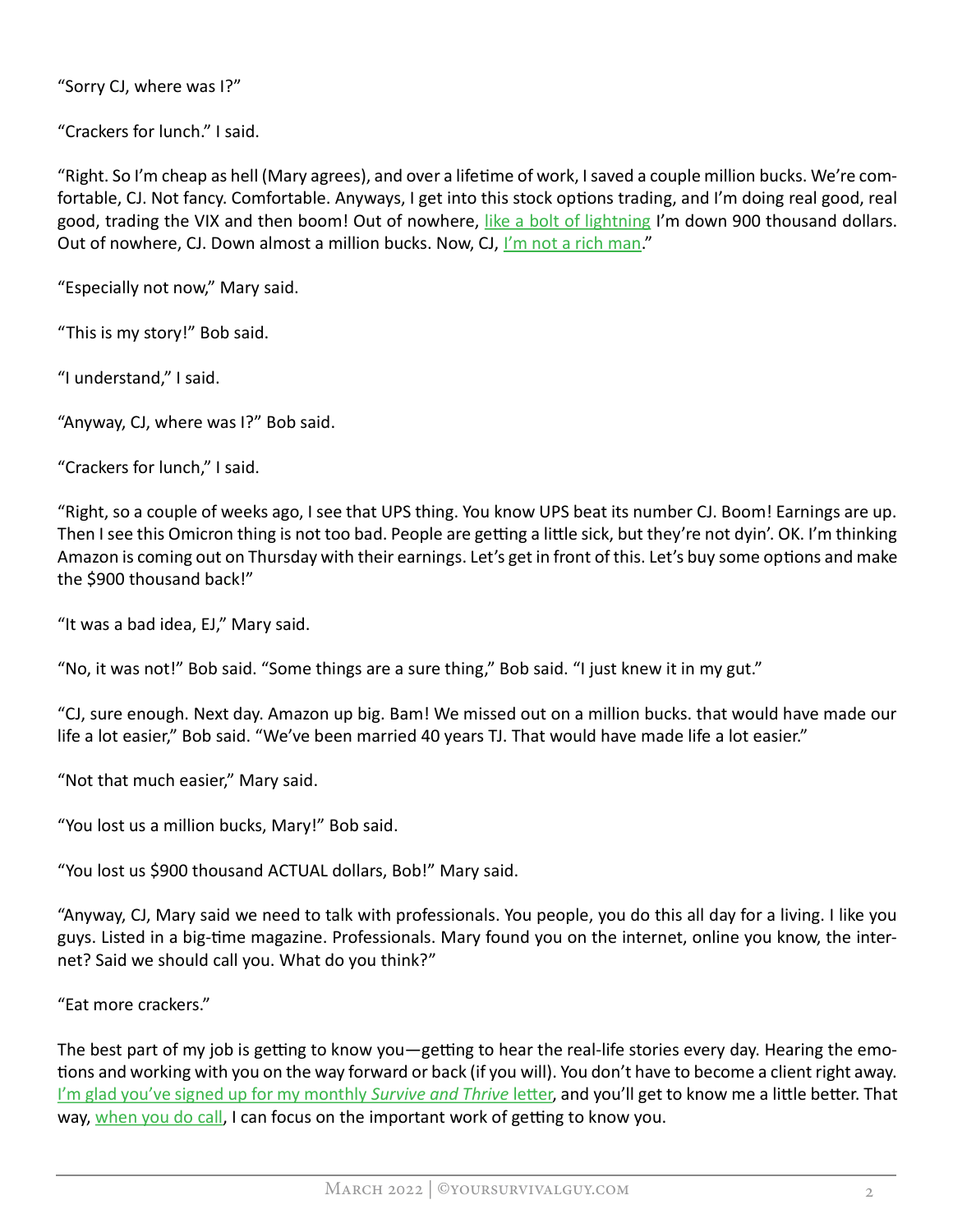#### YOUR INVESTMENT STRONGHOLD: A Moat Around Your Money

Two S&P 500 darlings, Facebook (Meta) and Amazon had quite the week recently. What's interesting is how so many commentators are saying, "I told you so," as if predicting the future is easy. I can give you plenty of reasons why it could be tough sledding ahead for Amazon's stock price. But the low hanging fruit is to pick at the road ahead for Facebook.

Here's my takeaway, why bother with either when such huge price swings are part of the equation? Because when everyone's talking about the same stocks, isn't the secret out? Why not focus on the picks and shovels of this technology gold rush? I've always been a fan of dividend paying companies that utilize technology to increase value in their own businesses.

A good back of a napkin example is UPS. There's a lot of technology in place to make this stock tick. Paul Ziobro writes in The Wall Street Journal:

United Parcel Service Inc. is making more money shipping fewer packages and rewarding investors with a meatier dividend payout.

The delivery company on Tuesday boosted its quarterly dividend by 49%, or 50 cents a share, the largest increase since the company's public-markets debut in 1999. The planned per-share payout of \$1.52 reflects the company's new policy under Chief Executive Carol Tomé to return half of earnings to shareholders through its dividend.

UPS shares closed Tuesday at a record high of \$230.69, up 14% for the day. The company posted fourth-quarter revenue and earnings ahead of analysts' expectations and said it would reach its long-range revenue and operating-profit targets at the end of this year, instead of in 2023.

Investing is about building a moat around your money. It's about creating a margin of safety. You know I always want bonds as a component in your portfolio so you can invest in your stocks with peace of mind.



#### **Counterbalanced Total Returns**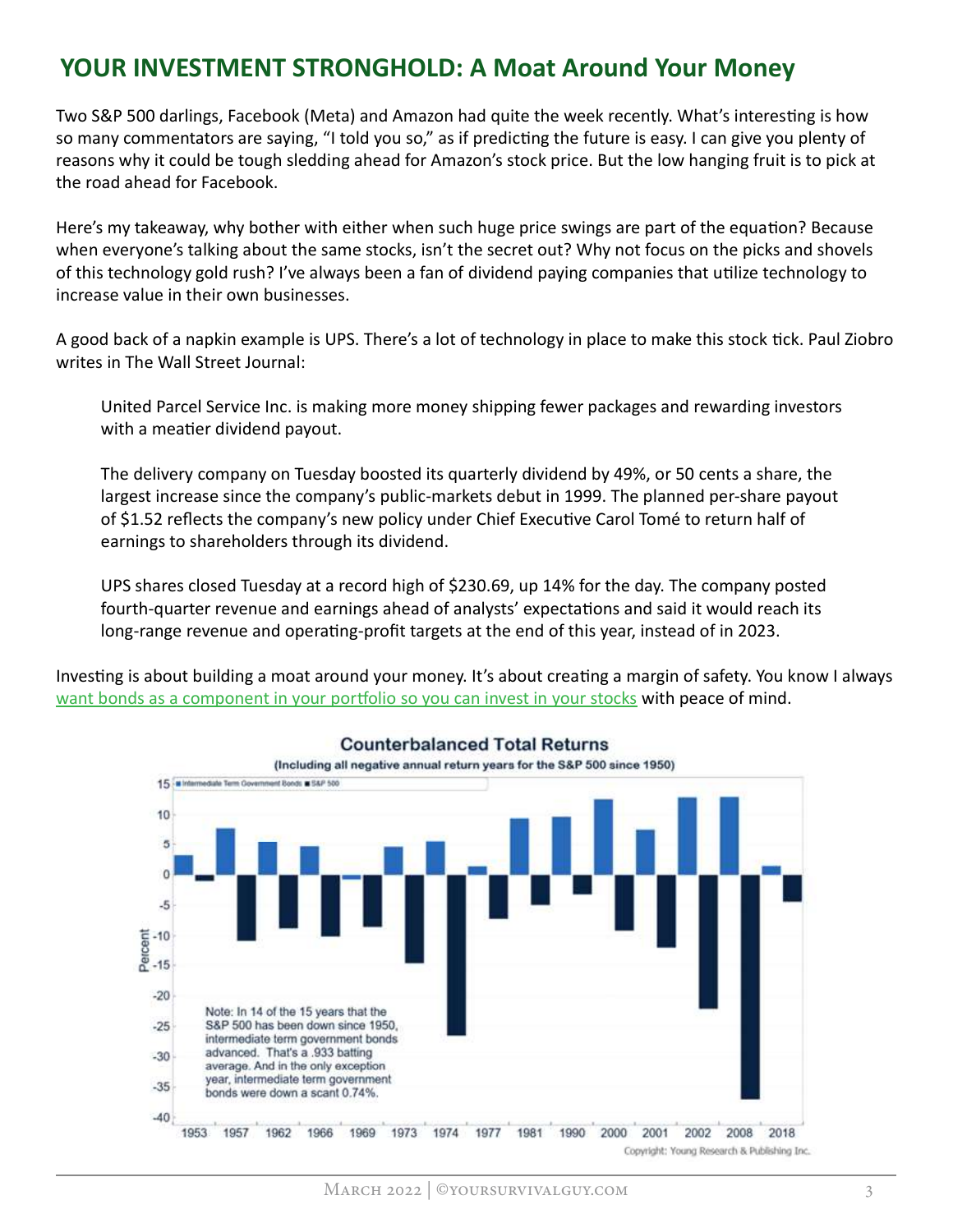To me, having too much of your money in a Facebook, for example, where a quarter of your position can be wiped out in a day, is not investing. The same is true about Amazon. Investing is understanding that you need to be just as worried about the downside and get paid in the form of dividends at all times

If you need help building an investment stronghold that includes bonds to build a moat around your money, [I would love to talk with you](https://www.yoursurvivalguy.com/financial-security/i-would-love-to-talk-with-you/). Until then, get serious about your future and I'll help you stay motivated to achieve the goals you set for yourself and your family.

# INVESTORS: Here's the Best Way to Beat Inflation

What's the best way to beat inflation? Own your own business. Get a job. Keep a job. You know basic stuff. Like eating your vegetables. But if you're retired and have a sizable nest egg, the best approach is to have a basket of Your Survival Guy-type stocks. You know, dividend payers that not only have a history of payments but of increases too. Your proxy for such an approach is Young Research's Retirement Compounders®. When you're as rich as Croesus, you don't need the markets. You can do what Dick Young and Ben Graham advise, which is to run your finger along the allocation mix of between 30-70 and 70-30 of stocks and bonds. This is a stock picker's market. It's one that favors Your Survival Guy-type stocks where you get paid to invest.



Young Research's Retirement Compounders® vs. S&P 500 & MSCI ACWI

### Don't Be a FOOL: When Investors Reach for Yield

Quick public service announcement. It's going to be a busy summer in Newport. Your Survival Guy can sense it. Recently, for example, we went down to the Clarke Cooke House on Bannister's Wharf for some oysters. It felt like the middle of summer, and it was only mid-February. If you're planning to visit Newport, make your reservations now.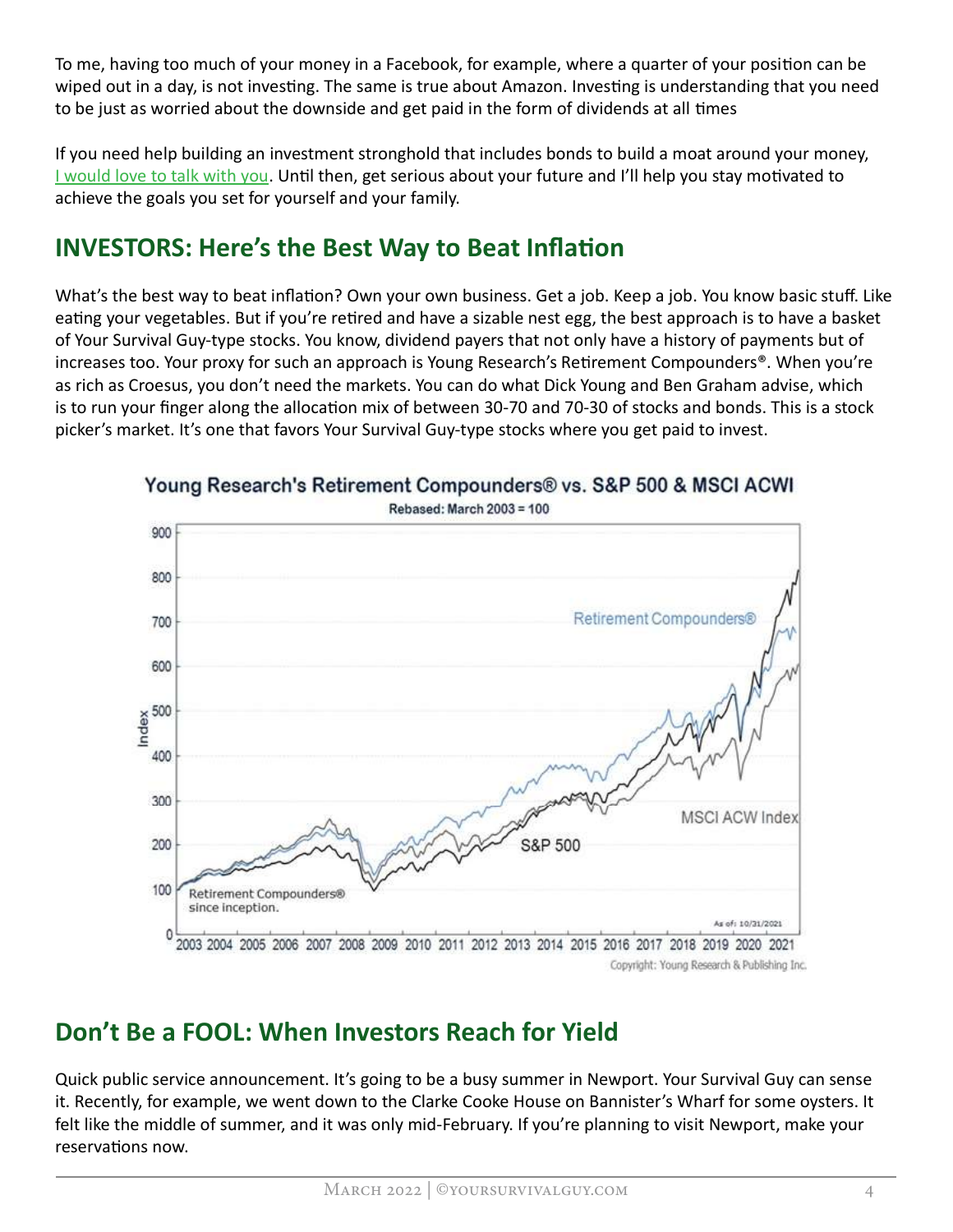OK, let's dig into this. When it comes to investing and personal security, Your Survival Guy looks at risk, first and [foremost. As a rule of thumb, I do not b](https://www.youngresearch.com/researchandanalysis/stocks-researchandanalysis/coronavirus-infects-stock-market-part-xv/)ase my investment decisions on past performance, and I always look to Dick Young's North Star for guidance.



When I see investments yielding many multiples above the risk-free rate of return, I think about risk. Think about real estate, for example. The yield on real estate investment trusts (REITs) is hardly what I'd consider a value, and any private deals offering higher yields scream "no liquidity" to me. The reality, though, is average investors can't handle one percent on their money. That is until they realize it's gone, and then it's a "poor me" sob story and the usual blame game.

Take a look at the chart below. This is what happens when investors reach for yield. This is an example of the PIMCO 25+ year Zeros ETF. It's down 27% from its April 2020 high. At current long-term interest rates, it would take about 15 years of compounding to break even. That's a stock market-like dry spell.

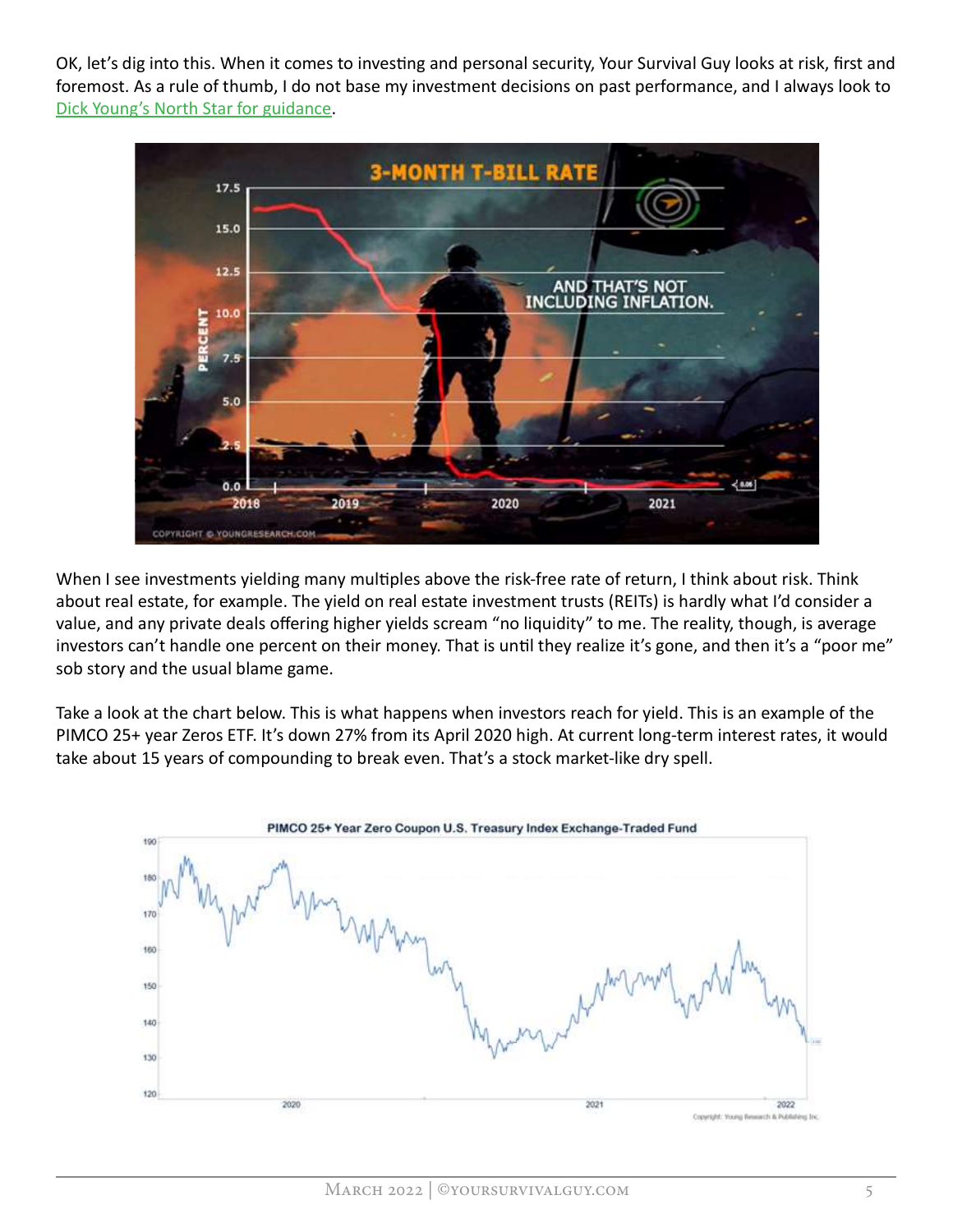## Retiring in Biden's America Means Accepting Some Hard Truths

OK, it's not pretty out there. You're living your life. Everything is expensive. Talk about sticker shock. When filling up your car is enough to make you fall over at the pump—never mind the price of everything else in your life—inflation is real. Forget the 7.5% headline inflation. That doesn't do justice to what you and I are paying in our own lives. In my conversations with you, for example, you're telling me that the cost for shipping containers is up 300%, to be kind, and as much as 500% when all costs are included—not 7.5%. And yet the Biden admin talks to you like it's transitory. It's not transitory when you keep paying higher prices for months on end.

Retirees are worried, and rightly so. How can they fight inflation when interest rates are nailed to the floor and the prospects of higher rates—you know, ones you can sink your teeth, or savings, into—are waaaay off somewhere in the distance? Growth stocks have been hammered, and money is leaving bond funds to go into value stocks. That is not a Survival Guy strategy. I love dividend-paying stocks but not with my bond money. Investors need to wake up and invest their savings as if each dollar is the last one they ever earn. Period. They need to realize we're living in a one-percent world.

Take a look at this article below, and you quickly realize the lack of retirement savings for most retirees. You have to take your savings seriously. There's no other way around it. And you can't hope the markets will do something for you. It's about keeping what you've made.

NPR's Chris Arnold reports:

Susan DeFrance retired two years ago when the truck manufacturing company she worked for phased out her division.

"I was pushed into my retirement," says DeFrance, who's 66. "So it's really very scary."

She's nervous because she felt just on the edge of having squirreled away enough in her life savings. And now, she's afraid that money isn't going to last.

"I am very worried about that," she says. "Milk has gone up like \$2 a gallon … and gasoline."

To cut expenses, DeFrance sold her house in New Jersey and moved to a mobile home park in Delaware, where the taxes are almost nothing. Her one modest splurge in retirement: a used power boat. The park is on a canal near the ocean and has a dock.

"I bought the boat outright," she says. "To make sure my boys come and visit me."

DeFrance is trying to live much more cheaply than she used to, on just \$40,000 a year. But even so, she's anxious about outliving her savings. Her eldest son says if it came to it, she could squeeze in with his family.

"They're willing to make these sacrifices for me that I'm not willing to accept," she says. "So hopefully, you know, I won't last to be 100 years old." She jokes that maybe "a nice boating accident" will take care of the problem and laughs.

But she says she really does worry. What if inflation keeps going crazy, interest rates go way up, the stock market crashes and wipes out more of her savings?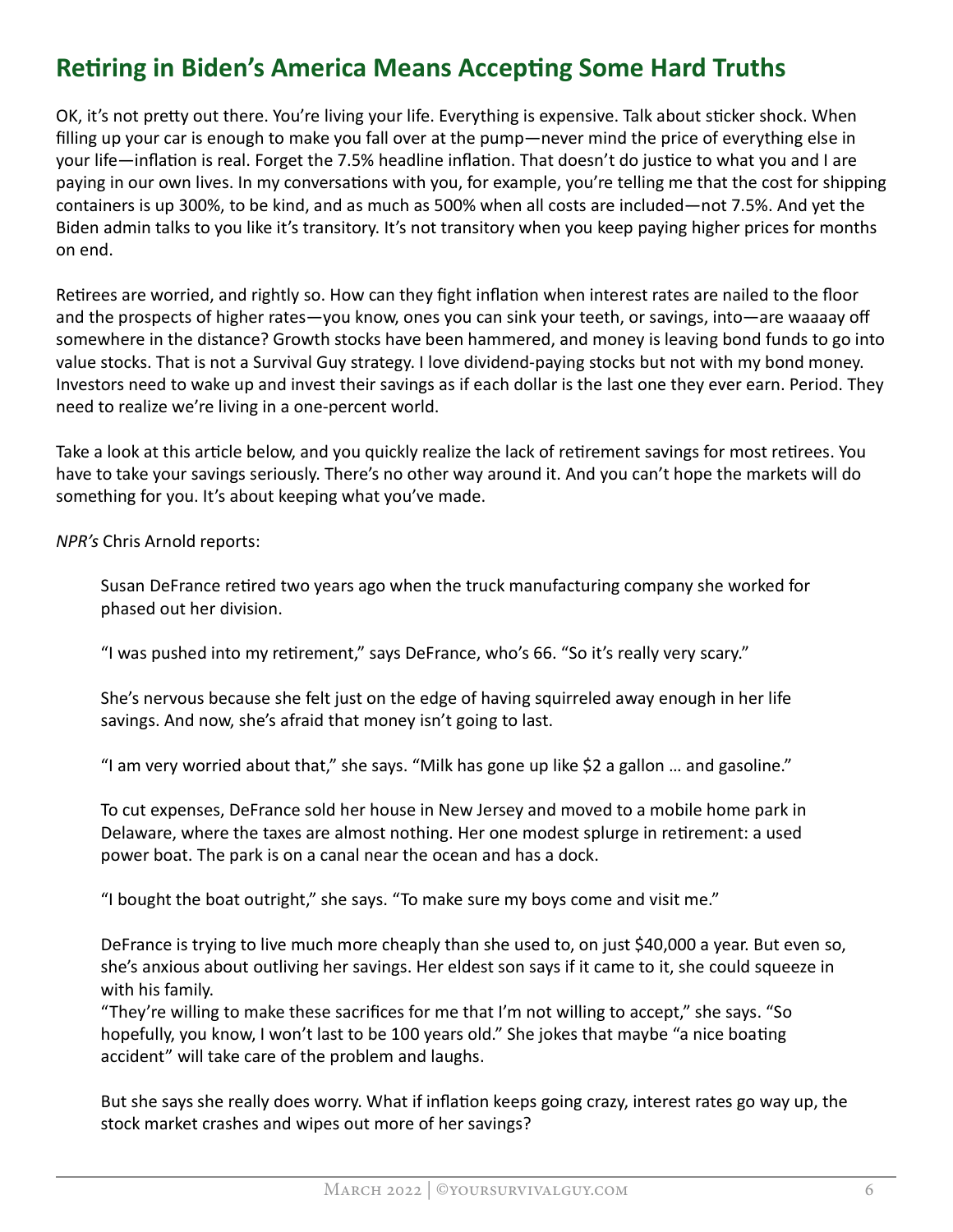"I have a hard time getting to sleep sometimes because all of those things run through my head," DeFrance says.

Many retirees are nervous about the same thing. Inflation is higher than it has been since the 1980s. The higher inflation rate could come back down pretty quickly or be something longer term and more damaging.

There's a way forward for you. I want you to have the retirement you deserv[e. But it's going t](https://www.yoursurvivalguy.com/financial-security/i-would-love-to-talk-with-you/)o take some hard truths. I want you to get to know me here at Your Survival Guy, so if we do speak, you'll have a feeling for who I am. We're in this together. But only if you're serious.

Survive and Thrive this Month.

Warm regards,



E.J.

"Your Survival Guy"

• If someone forwarded this to you, and you want to learn more about Your Survival Guy, read about m[e here.](https://www.yoursurvivalguy.com/about-me/)

• If you would like to contact me and receive a response, please email me [at ejsmith@yoursurvivalguy.com.](mailto:ejsmith@yoursurvivalguy.com)

• Would you like to receive an email alert letting you know when Survive and Thrive is published each month? You can subscribe to my free ema[il here.](https://forms.aweber.com/form/78/229550378.htm)

• You can also follow me [on Gab,](https://gab.com/yoursurvivalguy) [MeWe,](https://mewe.com/i/yoursurvivalguy) and Gettr.

P.S. OK, Your Survival Guy awoke with a start recently as our bedroom fan stopped turning—the silence deafening—the normal steady cadence, like crashing waves, is usually the background noise dreams are made of. But when it stops, something's wrong. "What was that droning sound?" I wondered. Military choppers doing a predawn exercise at First Beach? The Coast Guard performing a near-shore rescue? No, just the neighborhood generators. That could mean only one thing—no power. This is no way to start the day.

As Your Survival Guy was getting dressed in the dark, I thought this would be a good morning to do a dry run to see how life is without power. I was greeted by our dog Louis, doing a downward dog stretch that would make any yogi jealous—ready to go downstairs. Ahhhh, about those stairs. They're wood. There's no rug or runner, and not too long ago, Louis slipped and slid down them like a one dog luger going for gold. Now, Your Survival Guy carries him down the stairs every morning because he's psyched himself out, or he simply likes the firstclass service. The exception is when he's upstairs, and UPS/FedEx/USPS arrives, then he's down the stairs in double time. Who's being played here?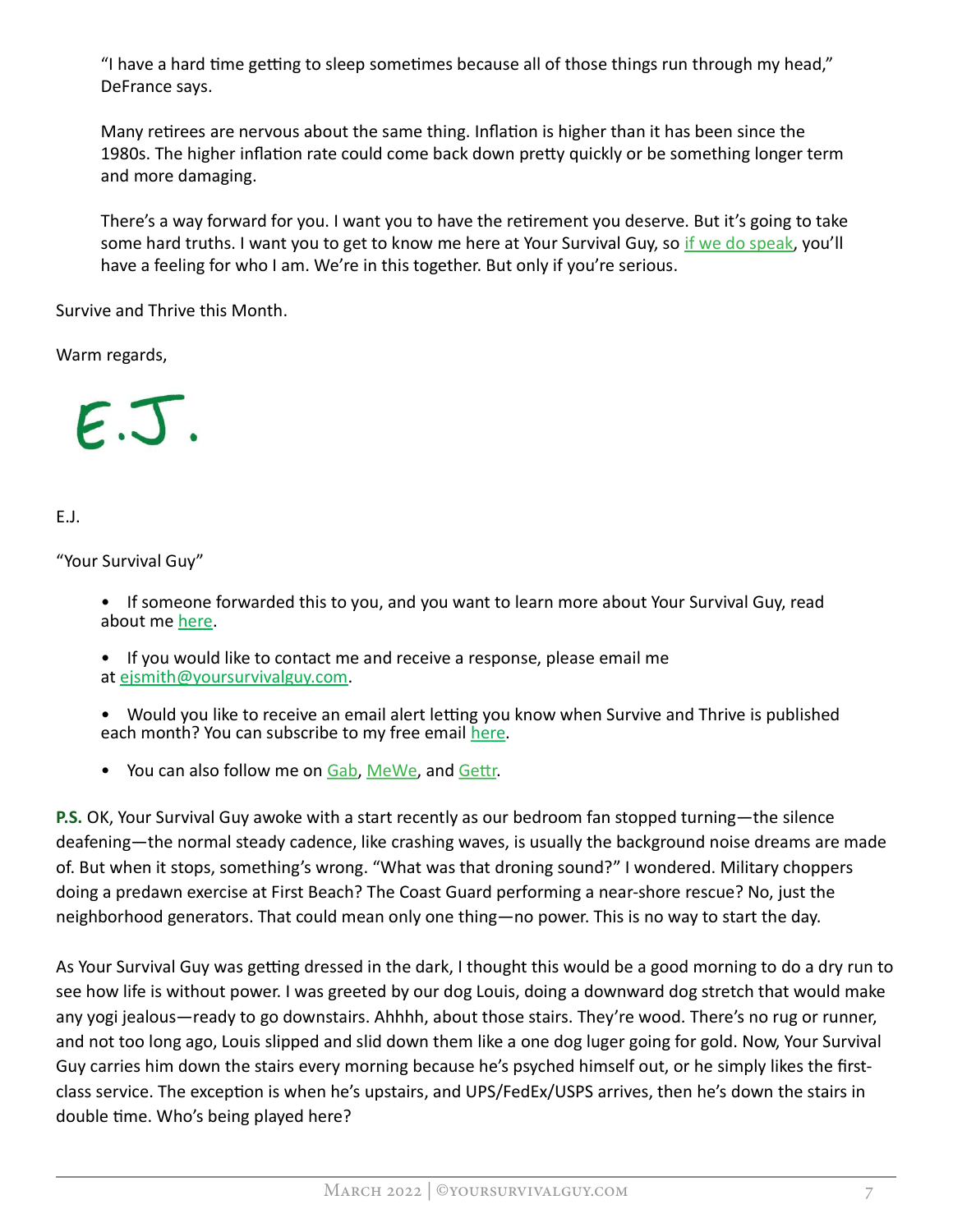Down the dark stair hall we go as Your Survival Guy thinks, "Self, why did you not think this was an important part of the house to have lit up in a power outage?" Sure I could use a flashlight, but good luck trying to find one. But, really, I never thought I'd be carrying a 35-pound labradoodle. Which brings me to another recent trend, Louis was wet, the result of a recently acquired habit of doing an entire days' worth of drinking water after dinner and before bed. Hmmmm, take the water away? Sounds cruel. And the sound of him licking his chops all night from thirst is not tolerable for sleeping.

That morning was a dry run for surviving without power. And, I'll admit another Survival Guy tick. When the generator's roaring away, I don't like using the lights. Call it karma. I feel like it's time to use candles. I want to shine a spotlight on my deficiencies in case the natural gas kicks off on the coldest day of the year, and there's [no generator. Lu](https://www.yoursurvivalguy.com/category/personal-security/newport-gas-outage/)ckily my kitchen island looks like the candle display at a Christmas Tree Shop. Matches? Note to self: Put back my Scripto lighter near the fireplace that everyone knows not to touch or move. Ever.

Coffee? OK, it's fun to play pretend, but that outlet's on the genny, and the coffee's almost ready. And yes, a couple of taps of my iPhone and the National Grid app shows about 2,000 other homes and businesses are out of power with an estimated restoration time of 7:30 am. And then, poof, power is restored ahead of schedule. Just another morning in the life of Your Survival Guy. And Louis? He's bathed and ready for the day as if nothing happened.

Join me in the endless task of preparation, whether it's wit[h your emergency prep Navy SEAL Survival Kit o](https://www.yoursurvivalguy.com/navy-seal-survival-kit/)r your retirement investments. Emergencies are a part of life, and unfortunately, too many are manmade.

**P.P.S.** The CDC has massive amounts of COVID-19 vaccination data that it will not publish. According to the reporting, the CDC isn't sharing the information because it may be interpreted in ways that counter their narrative. That's the story from the New York Times' Apoorva Mandavilli who writes:

For more than a year, the Centers for Disease Control and Prevention has collected data on hospitalizations for Covid-19 in the United States and broken it down by age, race and vaccination status. But it has not made most of the information public.

When the C.D.C. published the first significant data on the effectiveness of boosters in adults younger than 65 two weeks ago, it left out the numbers for a huge portion of that population: 18- to 49-year-olds, the group least likely to benefit from extra shots, because the first two doses already left them well-protected.

The agency recently debuted a dashboard of wastewater data on its website that will be updated daily and might provide early signals of an oncoming surge of Covid cases. Some states and localities had been sharing wastewater information with the agency since the start of the pandemic, but it had never before released those findings.

Two full years into the pandemic, the agency leading the country's response to the public health emergency has published only a tiny fraction of the data it has collected, several people familiar with the data said.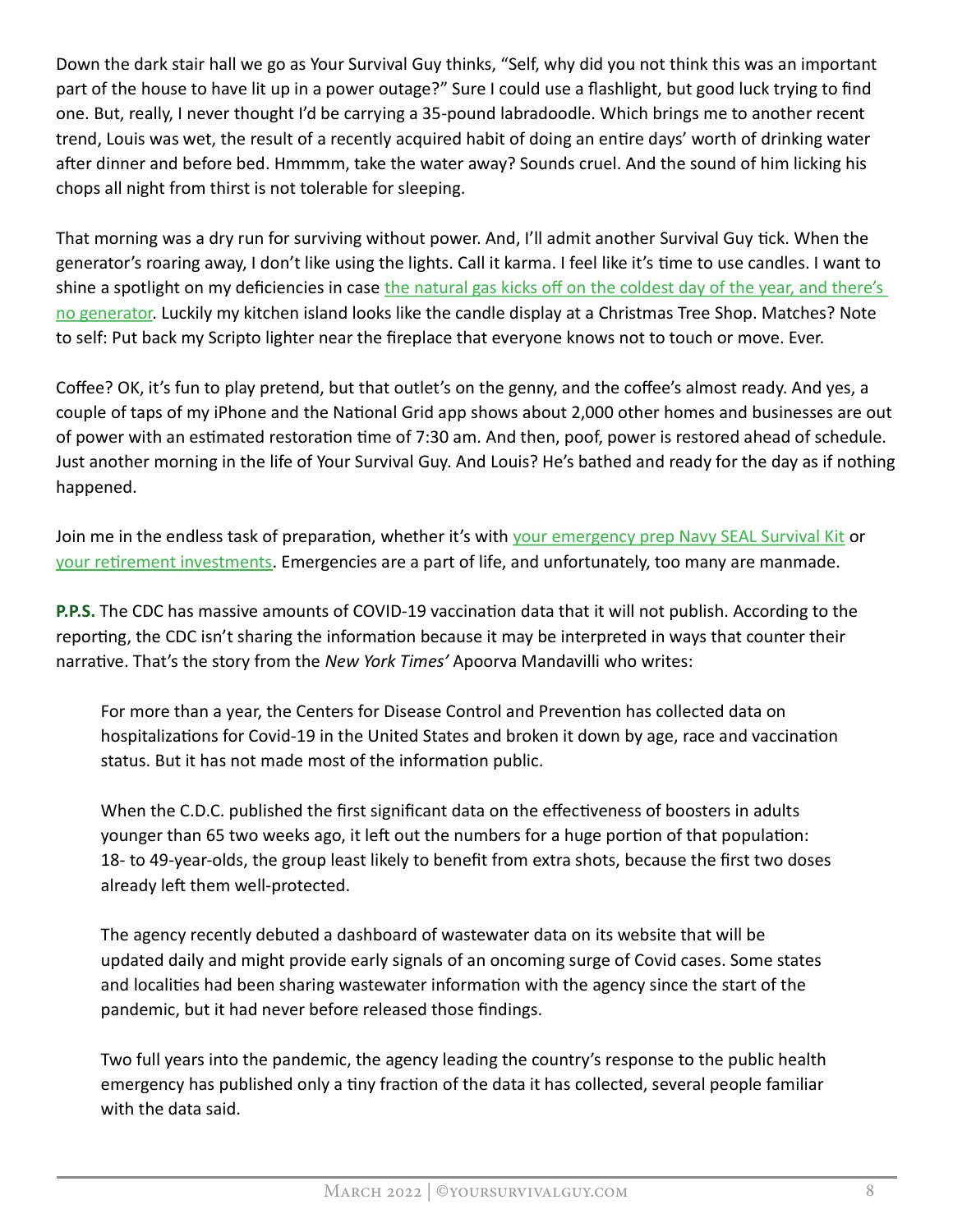Much of the withheld information could help state and local health officials better target their efforts to bring the virus under control. Detailed, timely data on hospitalizations by age and race would help health officials identify and help the populations at highest risk. Information on hospitalizations and death by age and vaccination status would have helped inform whether healthy adults needed booster shots. And wastewater surveillance across the nation would spot outbreaks and emerging variants early.

Without the booster data for 18- to 49-year-olds, the outside experts whom federal health agencies look to for advice had to rely on numbers from Israel to make their recommendations on the shots.

Kristen Nordlund, a spokeswoman for the C.D.C., said the agency has been slow to release the different streams of data "because basically, at the end of the day, it's not yet ready for prime time." She said the agency's "priority when gathering any data is to ensure that it's accurate and actionable."

Another reason is fear that the information might be misinterpreted, Ms. Nordlund said.

It's never a good sign for freedom when politicians hide damaging information from the people. Make sure you live where politicians treat you with respect. Find your home for freedom in [my Super States.](https://www.yoursurvivalguy.com/survive-and-thrive/survive-and-thrive-february-2022-your-survival-guys-2022-super-states/)

P.P.P.S. Yo[u read in November about Biden's backdoor gun registry scheme.](https://www.yoursurvivalguy.com/personal-security/biden/document-leak-bidens-backdoor-gun-registry-scheme-revealed/) But now it has been revealed just how extensive the database is. According to The Washington Free Beacon, the Biden ATF registry contains records on nearly one billion firearms transfers. Adam Kredo reports:

The Biden administration is in possession of nearly one billion records detailing American citizens' firearm purchases, far more than Congress and the public has been aware of, according to new information from the Bureau of Alcohol, Tobacco, Firearms, and Explosives obtained by the Washington Free Beacon.

The ATF disclosed to lawmakers that it manages a database of 920,664,765 firearm purchase records, including both digital and hard copy versions of these transactions. When a licensed gun store goes out of business, its private records detailing gun transactions become ATF property and are stored at a federal site in West Virginia. The practice has contributed to the fears of gun advocacy groups and Second Amendment champions in Congress that the federal government is creating a national database of gun owners, which violates longstanding federal statutes.

Rep. Michael Cloud (R., Texas), who led an investigation into the ATF database following a November Free Beacon report that the Biden administration had stockpiled records of more than 54 million gun transactions in 2021, expressed shock at the number of gun records being kept by the federal government. Cloud maintains that the ATF's database could be exploited by the Biden administration to surveil American gun owners as it pursues new restrictions on firearms.